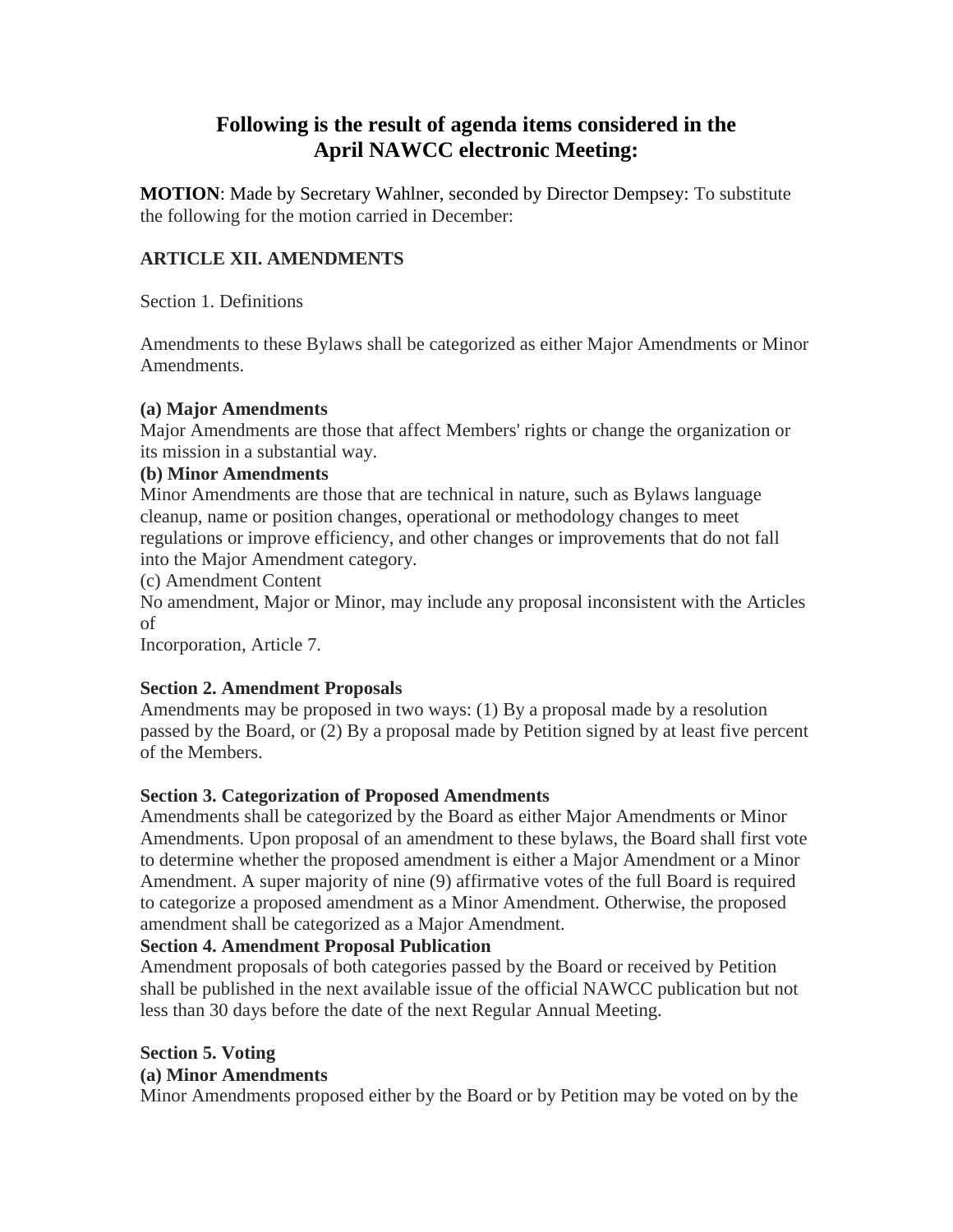Board, after a 30-day waiting period after publication, and will require a 2/3 majority for approval. If approved, Minor Amendments shall become effective immediately.

## **(b) Major Amendments**

All Major Amendments proposed either by the Board or by Petition will be voted on by referendum of the Members, using Official Ballots for that purpose as defined in Article IV Section 5 of these Bylaws. Approval of any proposed Major Amendment will require a 2/3 majority of the valid ballots returned for counting to an independent Agent appointed by the Board, and if approved will become effective immediately. A vote shall be taken from the Members by ballot included in the appropriate issue of the official NAWCC publication and/or by other means as defined by the Board. The ballot will set forth the proposal for the Major Amendment, and be returnable to the Agent by the stated date, or such that the Agent's report is available to the Secretary not less than five(5) days before the date of the Regular Annual Meeting.

# **Section 6. Publication of Results**

An announcement of all amendments adopted in the period since the most recent meeting of the Members, whether a Regular Annual Meeting or a Special Meeting, shall be made at the beginning of the next such meeting of the Members. The result of all amendments shall be published in the next available issue of the official NAWCC publication following receipt of the Agent's report or the Board's actions. (To be added to the 2015 Official Ballot.)

**Motion has failed**, having not having received the required two-thirds (2/3) (8) majority of the full Board of Directors voting in favor.

Voting Yea: Gregory, Orr, Thornsberry, Wahlner.

Voting Nay: Bartels, Dempsey, Dunn, Ekstrand, Goolsby, Lee, Volk, Absent: None.

**MOTION** made by Secretary Wahlner and seconded by Director Dempsey: At the request of the Chapter Relations Chairman, I move that the Chapter Charter for Long Island Chapter 88 be recalled. This Chapter has merged with New York Chapter 2. The treasury and roster was turned over to Chapter 2 in June 2013. Since the merger there have been 3 successful mart/meetings. The membership and the attendance at the meetings have increased. Everyone seems pleased with the results.

**Motion carried.** Voting Yea: Bartels, Dempsey, Dunn, Ekstrand, , Gregory, Lee, Orr, Thornsberry, Volk, Wahlner, Voting Nay: None, Absent: Goolsby.

**MOTION** made by Secretary Wahlner and seconded by Director Dempsey: That the Board approve the minutes of the March 2014 Electronic Meeting.

**Motion carried**. Voting Yea: Bartels, Dempsey, Dunn, Ekstrand, Goolsby, Gregory, Lee, Orr, Thornsberry, Volk, Wahlner. Voting Nay: None, Absent: None**.**

**MOTION** made by Secretary Wahlner and seconded by Director Dempsey: Having